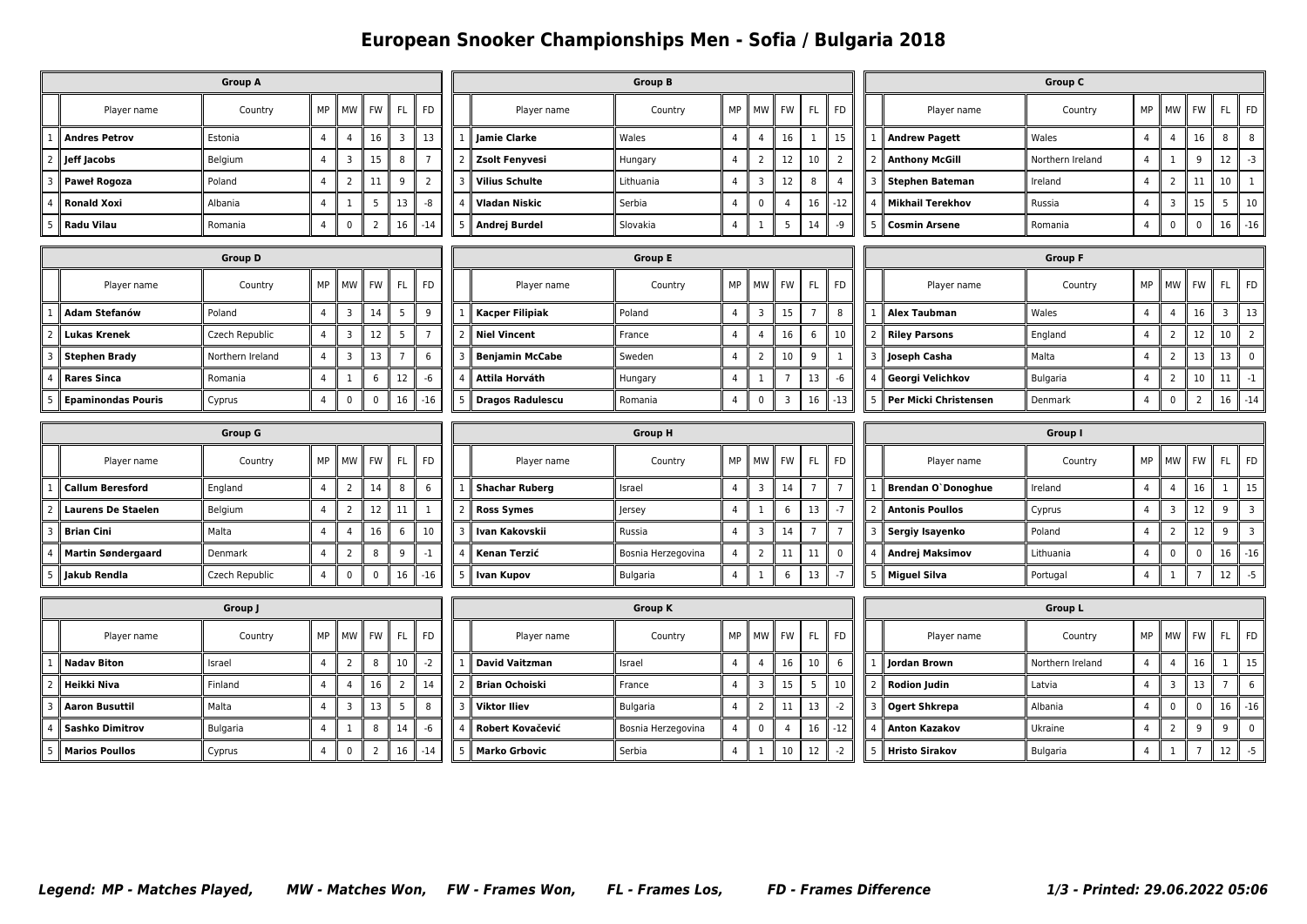## **European Snooker Championships Men - Sofia / Bulgaria 2018**

|                |                           | <b>Group M</b>     | <b>Group N</b> |                         |                |                |                |   |                             |                  |                | Group O        |                |                 |                |                |                              |                    |                |                |                |                         |                |
|----------------|---------------------------|--------------------|----------------|-------------------------|----------------|----------------|----------------|---|-----------------------------|------------------|----------------|----------------|----------------|-----------------|----------------|----------------|------------------------------|--------------------|----------------|----------------|----------------|-------------------------|----------------|
|                | Player name               | Country            | MP             | <b>MW</b>               | FW             | <b>FL</b>      | <b>FD</b>      |   | Player name                 | Country          | MP             | MW             | <b>FW</b>      | FL.             | <b>FD</b>      |                | Player name                  | Country            | MP             | <b>MW</b>      | <b>FW</b>      | FL.                     | <b>FD</b>      |
|                | <b>Thomas Dowling</b>     | Ireland            | $\overline{4}$ | $\overline{3}$          | 12             | 6              | 6              |   | <b>Florian Nüßle</b>        | Austria          | $\overline{4}$ | 3              | 14             | $5\overline{)}$ | 9              |                | <b>Maor Shalom</b>           | Israel             | $\overline{4}$ | $\overline{3}$ | 15             | 5                       | $10\,$         |
|                | Joseph O'Connor           | England            | $\overline{4}$ | 3                       | 13             | $\overline{4}$ | 9              |   | <b>Saqib Nasir</b>          | England          | $\overline{4}$ | $\overline{4}$ | 16             | 3               | 13             |                | <b>Alain Vergère</b>         | Switzerland        | $\overline{4}$ | $\overline{2}$ | 9              | 9                       | $\pmb{0}$      |
|                | <b>Tyler Rees</b>         | Wales              | $\overline{4}$ | $\overline{3}$          | 14             | 5              | 9              |   | <b>Jason Peplow</b>         | Malta            | $\overline{4}$ | $\overline{2}$ | 10             | 11              | $-1$           |                | Grzegorz Biernadski          | Poland             | $\overline{4}$ | $\overline{4}$ | 16             | 6                       | 10             |
|                | <b>Marios Kleitou</b>     | Cyprus             | $\overline{4}$ | $\pmb{0}$               | $\pmb{0}$      | 16             | $-16$          |   | <b>Balázs Csurgó</b>        | Hungary          | $\overline{4}$ | $\mathbf{1}$   | 6              | 13              | $-7$           |                | Edin Kovačević               | Bosnia Herzegovina | $\overline{4}$ | $\mathbf{1}$   | 6              | 15                      | $-9$           |
|                | <b>Pavel Baciu</b>        | Moldova            | $\overline{4}$ | $\mathbf{1}$            | $\overline{4}$ | 12             | -8             | 5 | <b>Massimiliano Sabetta</b> | Italy            | $\overline{4}$ | $\mathbf 0$    | $\overline{2}$ | 16              | $-14$          | 5 <sup>1</sup> | <b>Balázs Babecz</b>         | Hungary            | $\overline{4}$ | $\mathbf 0$    | 5              | 16                      | $-11$          |
|                |                           | <b>Group P</b>     |                |                         | <b>Group Q</b> |                |                |   |                             |                  |                |                | <b>Group R</b> |                 |                |                |                              |                    |                |                |                |                         |                |
|                | Player name               | Country            | MP             | <b>MW</b>               | FW             | <b>FL</b>      | <b>FD</b>      |   | Player name                 | Country          | MP             | MW             | FW             | FL.             | FD             |                | Player name                  | Country            | MP             | MW             | FW             | FL.                     | FD             |
|                | Eklent KaÇi               | Albania            | $\overline{4}$ | $\overline{3}$          | 15             | $\overline{7}$ | 8              |   | Jurian Heusdens             | Belgium          | $\overline{4}$ | 4              | 16             | 3               | 13             |                | <b>Mateusz Baranowski</b>    | Poland             | 3              | $\overline{2}$ | 10             | 4                       | 6              |
|                | <b>Andreas Ploner</b>     | Austria            | $\overline{4}$ | $\overline{4}$          | 16             | 6              | 10             |   | <b>Marc Davis</b>           | Scotland         | $\overline{4}$ | $\overline{3}$ | 12             | $\overline{4}$  | 8              |                | <b>Harvey Chandler</b>       | England            | $\overline{3}$ | $\overline{3}$ | 12             | $\overline{2}$          | 10             |
|                | <b>Matus Bucko</b>        | Slovakia           | $\overline{4}$ | $\mathbf{1}$            | 5              | 14             | -9             |   | Dorjan Maknori              | Albania          | $\overline{4}$ | $\mathbf{1}$   | 5              | 12              | $-7$           | 3              | <b>Edmond Zaja</b>           | Albania            | $\mathbf 0$    | $\pmb{0}$      | 0              | $\boldsymbol{0}$        | $\pmb{0}$      |
|                | <b>William Thomson</b>    | Scotland           | $\overline{4}$ | $\overline{2}$          | 13             | 10             | 3              |   | <b>Paul Croitoru</b>        | Romania          | $\overline{4}$ | $\overline{2}$ | 10             | 8               | 2              |                | Luka Lepesic                 | Croatia            | 3              | $\mathbf{1}$   | 4              | 8                       | $-4$           |
|                | <b>Tihomir lordanov</b>   | Bulgaria           | 4              | $\pmb{0}$               | $\overline{4}$ | 16             | $-12$          | 5 | <b>Dusan Knezevic</b>       | Serbia           | $\overline{4}$ | $\mathbf 0$    | $\mathbf 0$    | 16              | $-16$          |                | <b>Stelios Nikolaou</b>      | Cyprus             | $\overline{3}$ | $\mathbf 0$    | $\mathbf 0$    | 12                      | $-12$          |
| <b>Group S</b> |                           |                    |                |                         |                |                |                |   | <b>Group T</b>              |                  |                |                |                |                 |                |                | Group U                      |                    |                |                |                |                         |                |
|                |                           |                    |                |                         |                |                |                |   |                             |                  |                |                |                |                 |                |                |                              |                    |                |                |                |                         |                |
|                | Player name               | Country            | MP             | MW                      | FW             | FL             | <b>FD</b>      |   | Player name                 | Country          | MP             | MW             | <b>FW</b>      | FL.             | <b>FD</b>      |                | Player name                  | Country            | MP             | <b>MW</b>      | <b>FW</b>      | FL.                     | <b>FD</b>      |
|                | <b>Felix Frede</b>        | Germany            | $\overline{4}$ | $\overline{3}$          | 13             | 5              | 8              |   | <b>Marcin Nitschke</b>      | Poland           | $\overline{4}$ | 3              | 12             | $\overline{7}$  | 5              |                | <b>Michael Collumb</b>       | Scotland           | $\overline{4}$ | $\mathbf{3}$   | 15             | 6                       | 9              |
|                | Juha Erkinmikko           | Finland            | 4              | 3                       | 12             | $\overline{7}$ | 5              |   | <b>Fraser Patrick</b>       | Scotland         | 4              | 4              | 16             | 3               | 13             | 2              | Darryl Hill                  | Isle of Man        | 4              | $\overline{4}$ | 16             | 4                       | 12             |
|                | <b>Oskar Charlesworth</b> | Austria            | $\overline{4}$ | $\overline{3}$          | 13             | 6              | $\overline{7}$ | в | <b>Simon Cooke</b>          | Northern Ireland | $\overline{4}$ | $\mathbf{1}$   | 10             | 15              | $-5$           |                | Joona Koskela                | Finland            | $\overline{4}$ | $\mathbf{1}$   | $\overline{7}$ | 12                      | $-5$           |
|                | <b>Emir Mekic</b>         | Bosnia Herzegovina | $\overline{4}$ | $\pmb{0}$               | $\overline{2}$ | 16             | $-14$          |   | <b>Teodor Chomovski</b>     | Bulgaria         | $\overline{4}$ | $\overline{2}$ | 10             | 10              | $\mathbf 0$    |                | <b>Vladyslav Vyshnevskyy</b> | Ukraine            | $\overline{4}$ | $\overline{2}$ | 10             | 11                      | $-1$           |
|                | Mykhailo Kusen            | Ukraine            | $\overline{4}$ | 1                       | 8              | 14             | -6             |   | Andrei Ciobanu              | Moldova          | $\overline{4}$ | $\mathbf 0$    | $\overline{3}$ | 16              | $-13$          | 5              | Nikolai Georgiev             | Bulgaria           | $\overline{4}$ | $\pmb{0}$      | -1             | 16                      | $-15$          |
|                |                           | <b>Group V</b>     |                |                         |                |                |                |   |                             | <b>Group W</b>   |                |                |                |                 |                |                |                              | <b>Group X</b>     |                |                |                |                         |                |
|                | Player name               | Country            | MP             | MW                      | FW             | FL             | <b>FD</b>      |   | Player name                 | Country          | MP             | MW             | FW             | FL.             | <b>FD</b>      |                | Player name                  | Country            | MP             | MW             | FW             | FL.                     | <b>FD</b>      |
|                | Jan Jelenić               | Croatia            | $\overline{4}$ | $\overline{2}$          | 9              | 11             | $-2$           |   | Jani Kananen                | Finland          | $\overline{4}$ | 3              | 15             | $\overline{7}$  | 8              |                | <b>Maris Volajs</b>          | Latvia             | $\overline{4}$ | $\overline{2}$ | 13             | 9                       | $\overline{4}$ |
|                | <b>Shay Arama</b>         | Israel             | $\overline{4}$ | $\overline{2}$          | 14             | 10             | $\overline{4}$ |   | <b>Anthony Heaney</b>       | Northern Ireland | $\overline{4}$ | $\overline{2}$ | 12             | 10              | $\overline{2}$ |                | <b>Greg Casey</b>            | Ireland            | $\overline{4}$ | $\overline{4}$ | 16             | $\overline{\mathbf{3}}$ | 13             |
|                | Ales Herout               | Czech Republic     | 4              | $\overline{\mathbf{3}}$ | 15             | 10             | 5              |   | <b>Duncan Bezzina</b>       | Malta            | $\overline{4}$ | 4              | 16             | 8               | 8              | 3              | <b>Iulian Boiko</b>          | Ukraine            | 4              | $\overline{2}$ | 12             | 11                      | $\mathbf{1}$   |
|                | Nikola Kemilev            | Bulgaria           | $\overline{4}$ | 3                       | 15             | $\overline{7}$ | 8              |   | Sasa Stojanovic             | Serbia           | $\overline{4}$ | $\mathbf{1}$   | 9              | 13              | $-4$           |                | Mario Željo Milošević        | Bosnia Herzegovina | $\overline{4}$ | $\overline{2}$ | 9              | 11                      | $-2$           |